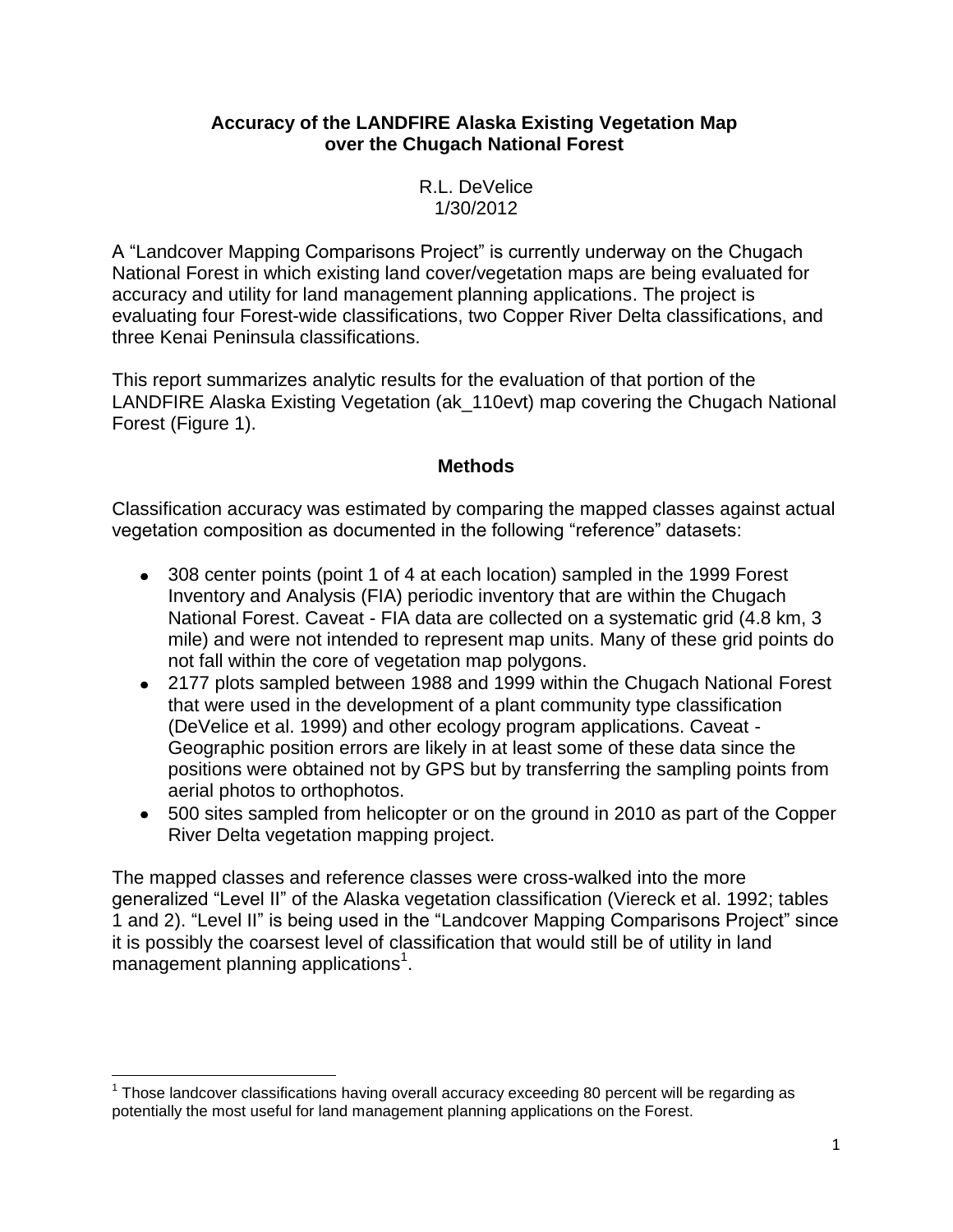## **Results and Discussion**

The overall accuracy of the LANDFIRE existing vegetation type mapping within the boundary of the Chugach National Forest is low based on the reference data sets:

- 39 percent based on FIA data (Table 3)
- 44 percent based on ecology plot data (Table 4)
- 19 percent based on Copper River Delta mapping project data (Table 5)

If 80 percent represents a reasonable level of accuracy for the map to be useful in land management planning applications, than **the LANDFIRE existing vegetation types map appears of limited utility to managers on the Chugach National Forest**.

An example of error in the LANDFIRE mapping can be seen in Figure 2. The area of the Copper River Delta shown in Figure 2a is clearly dominated by herbaceous vegetation and shrubland. However, the preponderance of the vegetation in that area is erroneously mapped as forested by LANDFIRE (Figure 2b).

As another example of error in the LANDFIRE mapping, "Alaska Pacific Maritime Western Hemlock Forest" is shown as an existing vegetation type in a number of areas west of the ice field on the Kenai Peninsula. The corresponding SAF\_SRM type is "Western Redcedar-Western Hemlock" and the corresponding SYSTMGRPNA is "Western Hemlock-Yellow-cedar Forest". In actuality, western hemlock, western redcedar, and yellow-cedar are all absent from that geographic area.

Although not quantitatively evaluated, the general pattern of the vegetation on the landscape appears to be captured by LANDFIRE (see Figure 2). Perhaps the mapped classes could be reattributed to improve accuracy.

## **Literature Cited**

- DeVelice, R.L., C.J. Hubbard, K. Boggs, S. Boudreau, M. Potkin, T. Boucher, and C. Wertheim. 1999. Plant community types of the Chugach National Forest: southcentral Alaska. USDA Forest Service, Chugach National Forest, Alaska Region Technical Publication R10-TP-76. Anchorage, Alaska. 375 p.
- Viereck, L.A., C.T. Dyrness, A.R. Batten, and K.J. Wenzlick. 1992. The Alaska vegetation classification. USDA Forest Service, Pacific Northwest Research Station, General Technical Report PNW-GTR-286. Portland, Oregon. 278 p.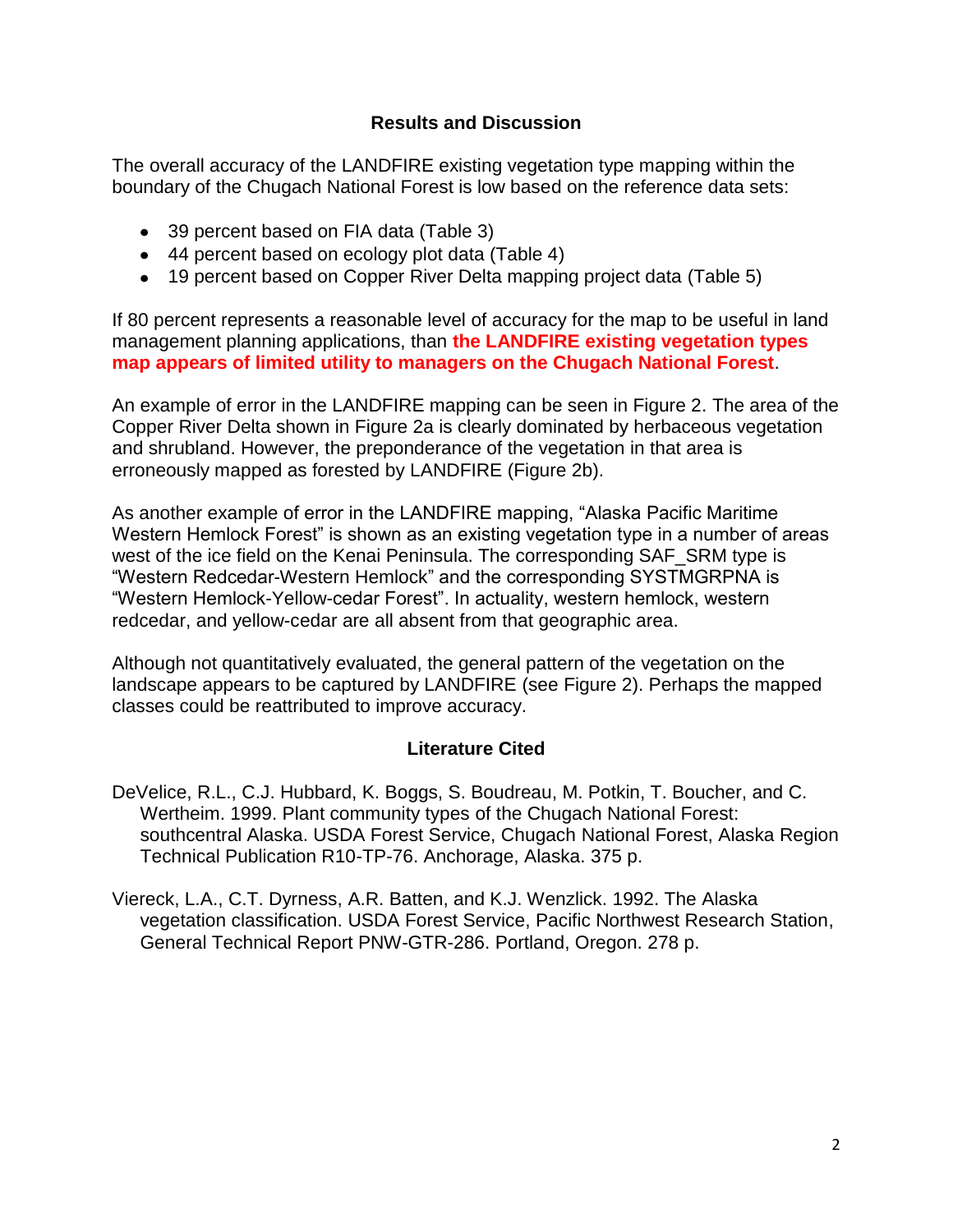| Level I         | Level II                                                             | Code  |
|-----------------|----------------------------------------------------------------------|-------|
| I. Forest       | A. Needleleaf (conifer) forest                                       | I.A   |
|                 | <b>B.</b> Broadleaf forest                                           | I.B   |
|                 | C. Mixed forest                                                      | 1.C   |
| II. Scrub       | A. Dwarf tree scrub                                                  | II.A  |
|                 | <b>B.</b> Tall scrub                                                 | II.B  |
|                 | C. Low scrub                                                         | II.C  |
|                 | D. Dwarf scrub                                                       | II.D  |
| III. Herbaceous | A. Graminoid herbaceous                                              | III.A |
|                 | B. Forb herbaceous                                                   | III.B |
|                 | C. Bryoid herbaceous                                                 | III.C |
|                 | D. Aquatic herbaceous                                                | III.D |
|                 | IV. non-vegetated (not included in Alaska Vegetation Classification) | IV    |

Table 1. Alaska vegetation classification (Viereck et al. 1992) to level II<sup>2</sup>

 2 See [http://www.fs.fed.us/pnw/publications/pnw\\_gtr286/](http://www.fs.fed.us/pnw/publications/pnw_gtr286/)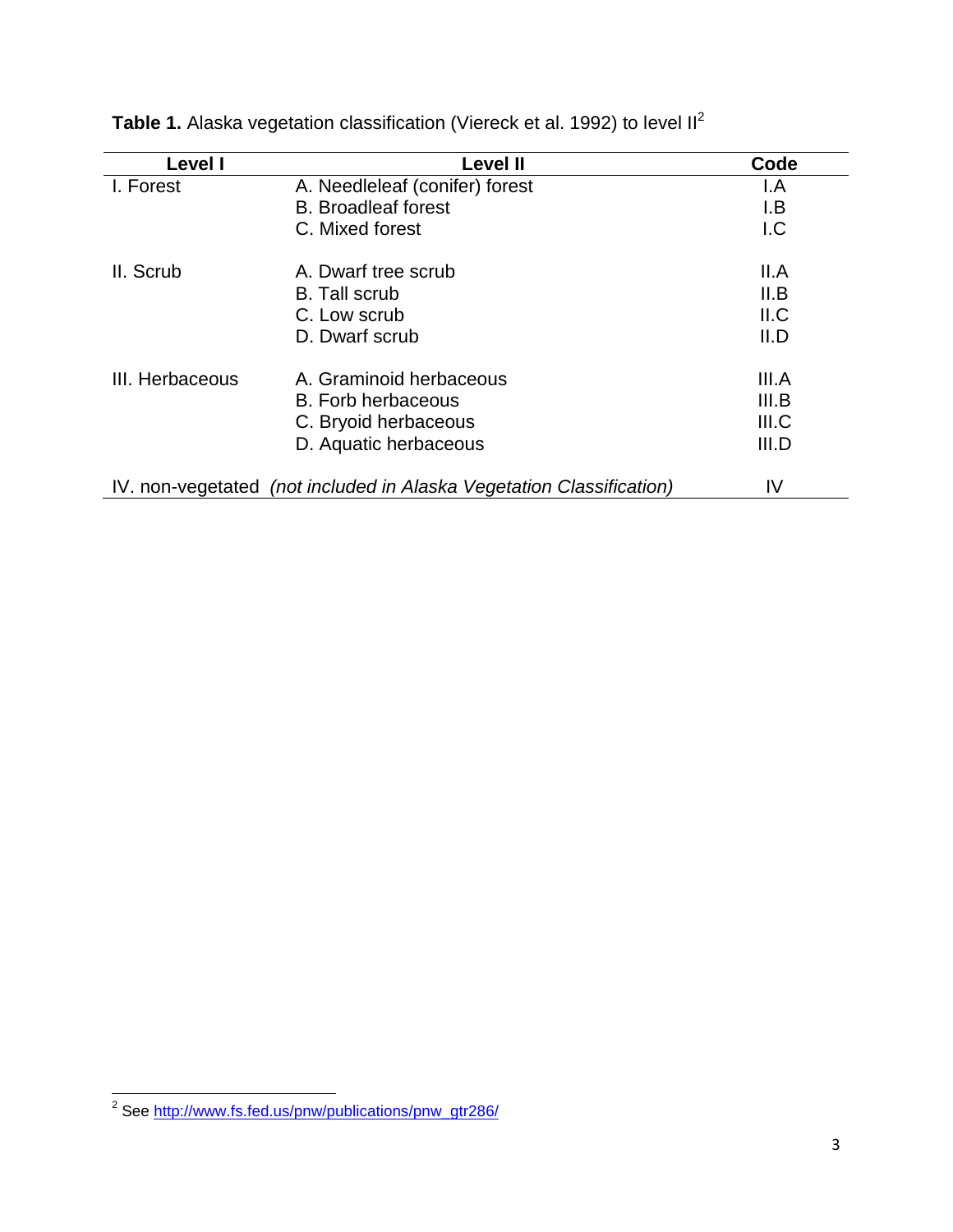**Table 2.** LANDFIRE existing vegetation types mapped within the boundary of the Chugach National Forest ("EVT\_NAME") cross-walked to level II of the Alaska vegetation classification (see Table 1 for definition of codes).

| <b>EVT_NAME</b>                                                      | <b>Level II Code</b>    |
|----------------------------------------------------------------------|-------------------------|
| Alaska Sub-boreal Mountain Hemlock-White Spruce Forest               | I.A                     |
| Alaska Sub-boreal White-Lutz Spruce Forest and Woodland              | I.A                     |
| Alaskan Pacific Maritime Mountain Hemlock Forest                     | $\mathsf{I}.\mathsf{A}$ |
| Alaskan Pacific Maritime Sitka Spruce Beach Ridge                    | $\mathsf{I}.\mathsf{A}$ |
| Alaskan Pacific Maritime Sitka Spruce Forest                         | $\mathsf{I}.\mathsf{A}$ |
| Alaskan Pacific Maritime Subalpine Mountain Hemlock Woodland         | $\mathsf{I}.\mathsf{A}$ |
| Alaskan Pacific Maritime Western Hemlock Forest                      | $\mathsf{I}.\mathsf{A}$ |
| <b>Boreal Coniferous Woody Wetland</b>                               | $\mathsf{I}.\mathsf{A}$ |
| <b>Boreal Coniferous-Deciduous Woody Wetland</b>                     | $\mathsf{I}.\mathsf{A}$ |
| Pacific Maritime Coniferous Woody Wetland                            | $\mathsf{I}.\mathsf{A}$ |
| <b>Pacific Maritime Peatlands</b>                                    | $\mathsf{I}.\mathsf{A}$ |
| Western North American Boreal Mesic Black Spruce Forest              | $\mathsf{I}.\mathsf{A}$ |
| Western North American Boreal Treeline White Spruce Woodland         | I.A                     |
| Western North American Boreal White Spruce Forest                    | $\mathsf{I}.\mathsf{A}$ |
| <b>Boreal Floodplains</b>                                            | I.B                     |
| Boreal Riparian Stringer Forest and Shrubland                        | I.B                     |
| <b>Pacific Maritime Floodplains</b>                                  | I.B                     |
| Western North American Boreal Dry Aspen-Steppe Bluff                 | I.B                     |
| Western North American Boreal Mesic Birch-Aspen Forest               | I.B                     |
| Western North American Boreal Subalpine Balsam Poplar-Aspen Woodland | I.B                     |
| Alaska Sub-boreal White Spruce-Hardwood Forest                       | I.C                     |
| Western North American Boreal White Spruce-Hardwood Forest           | 1.C                     |
| Alaskan Pacific Maritime Periglacial Woodland and Shrubland          | II.A                    |
| Western North American Boreal Spruce-Lichen Woodland                 | II.A                    |
| Alaska Sub-boreal Avalanche Slope Shrubland                          | II.B                    |
| Alaska Sub-boreal Mesic Subalpine Alder Shrubland                    | II.B                    |
| Alaskan Pacific Maritime Avalanche Slope Shrubland                   | II.B                    |
| <b>Boreal Shrub Swamp</b>                                            | II.B                    |
| Pacific Maritime Shrub Swamp                                         | II.B                    |
| Western North American Boreal Mesic Scrub Birch-Willow Shrubland     | II.B                    |
| Alaskan Pacific Maritime Subalpine Alder-Salmonberry Shrubland       | II.C                    |
| Alaskan Pacific Maritime Subalpine Copperbush Shrubland              | II.C                    |
| <b>Boreal Shrub-Tussock Tundra</b>                                   | II.C                    |
| Alaskan Pacific Maritime Alpine Dwarf-Shrubland                      | II.D                    |
| Alaskan Pacific Maritime Alpine Sparse Shrub and Fell-field          | II.D                    |
| <b>Boreal Dwarf Shrub Wetland</b>                                    | II.D                    |
| <b>Boreal Peatlands</b>                                              | II.D                    |
| Pacific Maritime Dwarf Shrub Wetland                                 | II.D                    |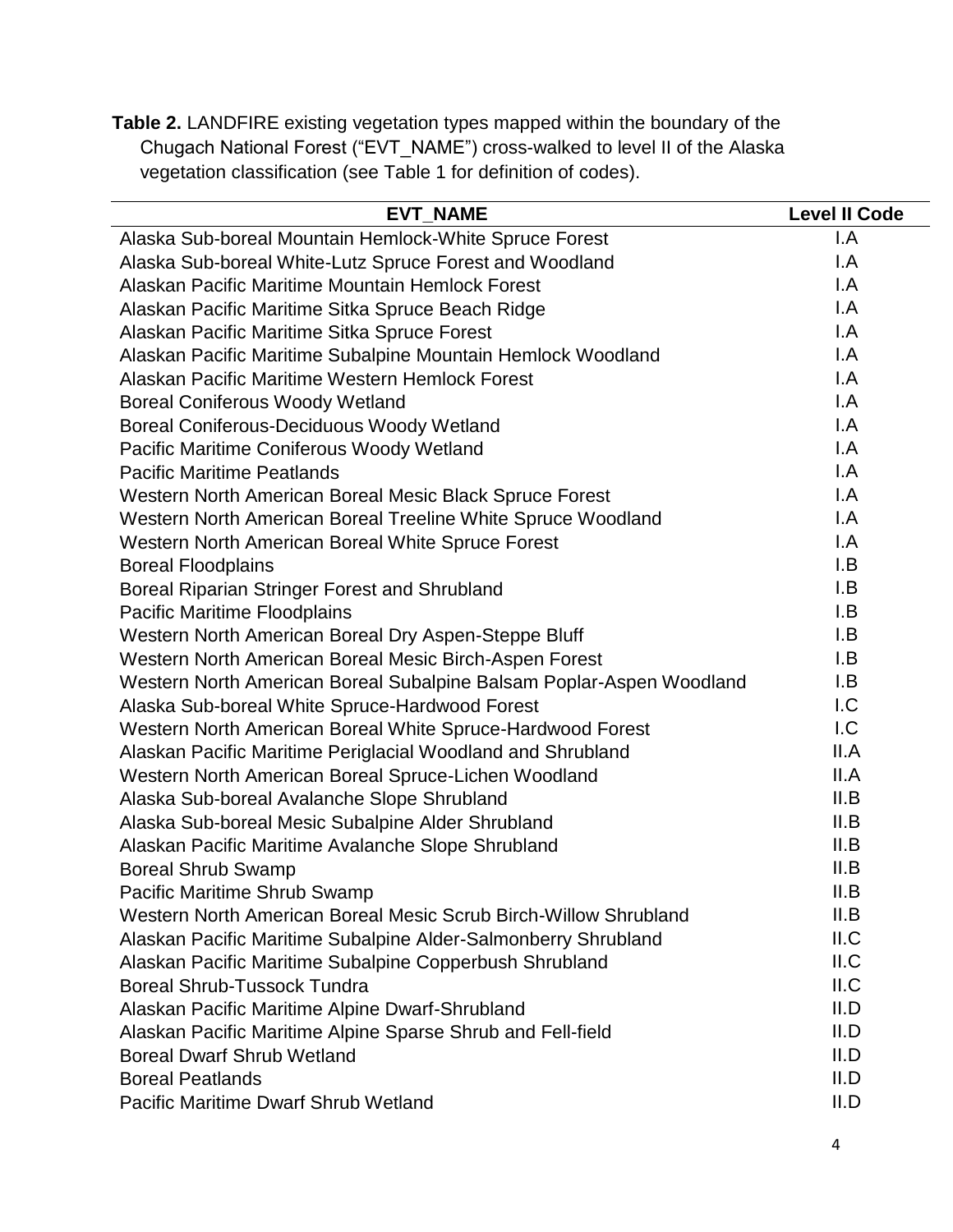| Western North American Boreal Alpine Dryas Dwarf-Shrubland          | II.D  |
|---------------------------------------------------------------------|-------|
| Western North American Boreal Alpine Dwarf-Shrub Summit             | II.D  |
| Western North American Boreal Alpine Dwarf-Shrub-Lichen Shrubland   | II.D  |
| Western North American Boreal Alpine Ericaceous Dwarf-Shrubland     | II.D  |
| <b>Boreal Herbaceous Wetlands</b>                                   | III.A |
| <b>Boreal Tussock Tundra</b>                                        | III.A |
| Pacific Maritime Coastal Meadows and Slough-Levee                   | III.A |
| Pacific Maritime Herbaceous Wetlands                                | III.A |
| Western North American Boreal Dry Grassland                         | III.A |
| Western North American Sub-boreal Mesic Bluejoint Meadow            | III.A |
| Alaska Sub-boreal and Maritime Alpine Mesic Herbaceous Meadow       | III.B |
| Alaskan Pacific Maritime Mesic Herbaceous Meadow                    | III.B |
| Western North American Boreal Alpine Mesic Herbaceous Meadow        | III.B |
| <b>Boreal Aquatic Beds</b>                                          | III.D |
| Agriculture-Cultivated Crops and Irrigated Agriculture              | IV.   |
| Agriculture-Pasture and Hay                                         | IV    |
| <b>Barren</b>                                                       | IV    |
| <b>Boreal Sparsely Vegetated</b>                                    | IV    |
| Developed-High Intensity                                            | IV    |
| Developed-Low Intensity                                             | IV    |
| Developed-Medium Intensity                                          | IV    |
| Developed-Open Space                                                | IV    |
| Open Water                                                          | IV    |
| Pacific Maritime Sparsely Vegetated                                 | IV    |
| Snow-Ice                                                            | IV    |
| Temperate Pacific Tidal Marshes, Aquatic Beds, and Intertidal Flats | IV    |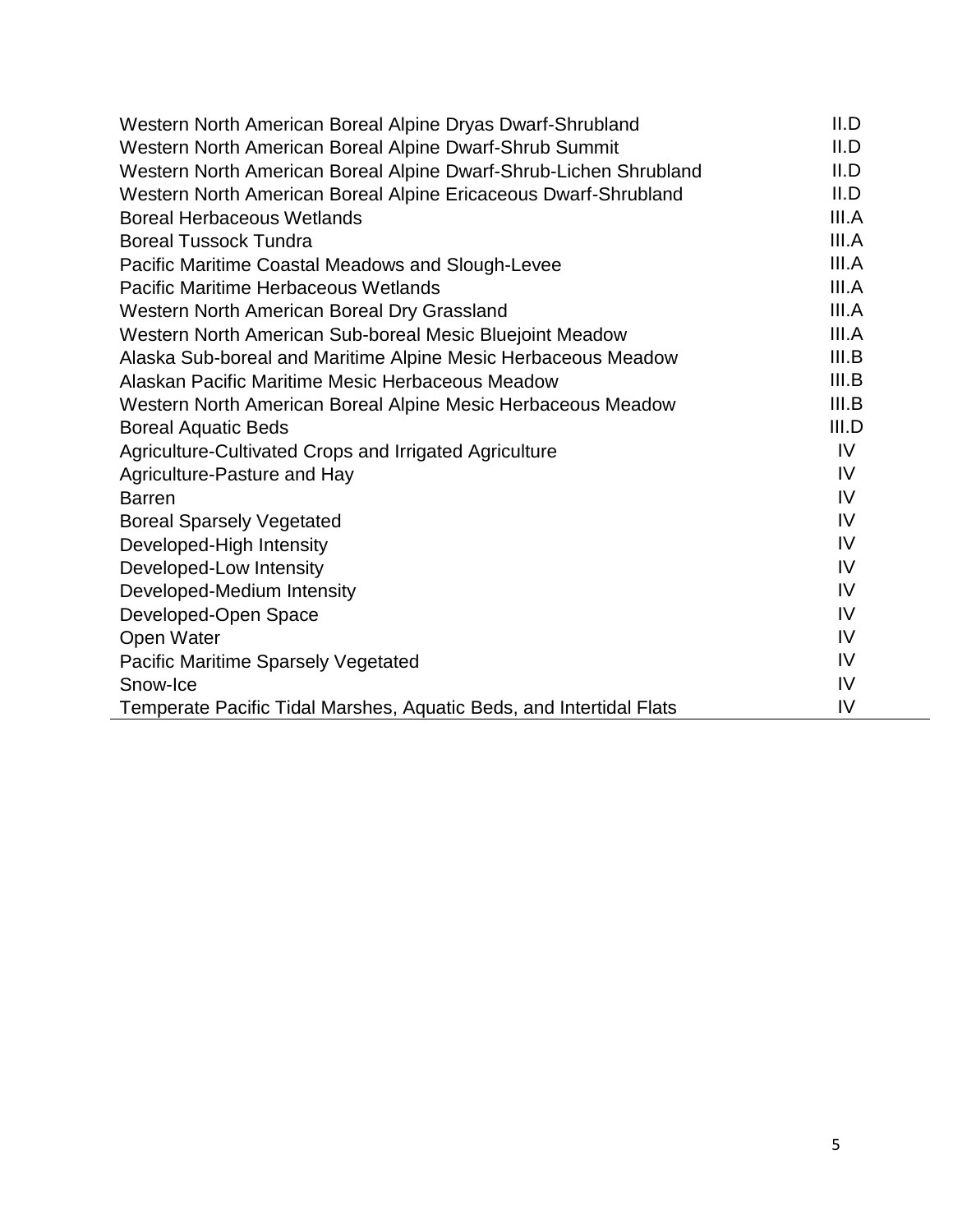**Table 3.** Accuracy matrix for the LANDFIRE existing vegetation types map based on points sampled in the 1999 Forest Inventory and Analysis periodic inventory (see Table 1 for definition of codes).

|                   |                             | I.A            | I.B            | 1.C            | II.A           | II.B           | II.C            | II.D           | III.A          | III.B       | IV             | row<br>sums      |
|-------------------|-----------------------------|----------------|----------------|----------------|----------------|----------------|-----------------|----------------|----------------|-------------|----------------|------------------|
|                   | I.A                         | 76             | $\overline{2}$ |                | 1              | 21             | 13              | 5              | $9\,$          | 5           |                | 132              |
|                   | I.B                         | 4              |                | $\overline{2}$ |                | 5              | 1               |                | $\overline{2}$ |             |                | 14               |
|                   | 1.C                         | $\overline{2}$ |                | $\overline{1}$ |                |                |                 |                |                |             |                | 3                |
| classes           | II.A                        |                |                |                |                |                |                 |                |                |             |                | $\boldsymbol{0}$ |
| $\mathbf{\Omega}$ | II.B                        | $\overline{2}$ |                |                |                | 17             | 1               | $\overline{5}$ |                | 6           |                | 31               |
| map level         | II.C                        | 6              |                |                | $\mathbf 1$    | 24             | $6\phantom{1}6$ | 10             | 12             | 6           |                | 65               |
|                   | II.D                        | 3              |                |                |                | $\overline{7}$ | 3               | 19             | $\overline{2}$ | 6           |                | 40               |
|                   | III.A                       |                |                |                |                |                |                 |                |                | 1           |                | $\overline{2}$   |
|                   | III.B                       |                |                |                |                |                |                 |                |                |             |                | 1                |
|                   | IV                          |                |                |                |                | 2              | 1               | 12             | 3              | 1           |                | 20               |
|                   | column sums                 | 96             | $\overline{2}$ | 3              | $\overline{2}$ | 76             | 25              | 51             | 28             | 25          | 0              | 308              |
|                   | omissions (rows)            | 20             | 2              | 2              | $\overline{2}$ | 59             | 19              | 32             | 28             | 25          | $\overline{0}$ |                  |
|                   | commissions<br>(columns)    | 56             | 14             | 2              | $\pmb{0}$      | 14             | 59              | 21             | $\overline{2}$ | 1           | 20             |                  |
|                   | mapping accuracy<br>$(\% )$ | 50             | $\mathbf 0$    | 20             | $\pmb{0}$      | 19             | $\overline{7}$  | 26             | $\mathbf 0$    | $\mathbf 0$ | 0              |                  |

reference level 2 classes

**overall accuracy (%) 39**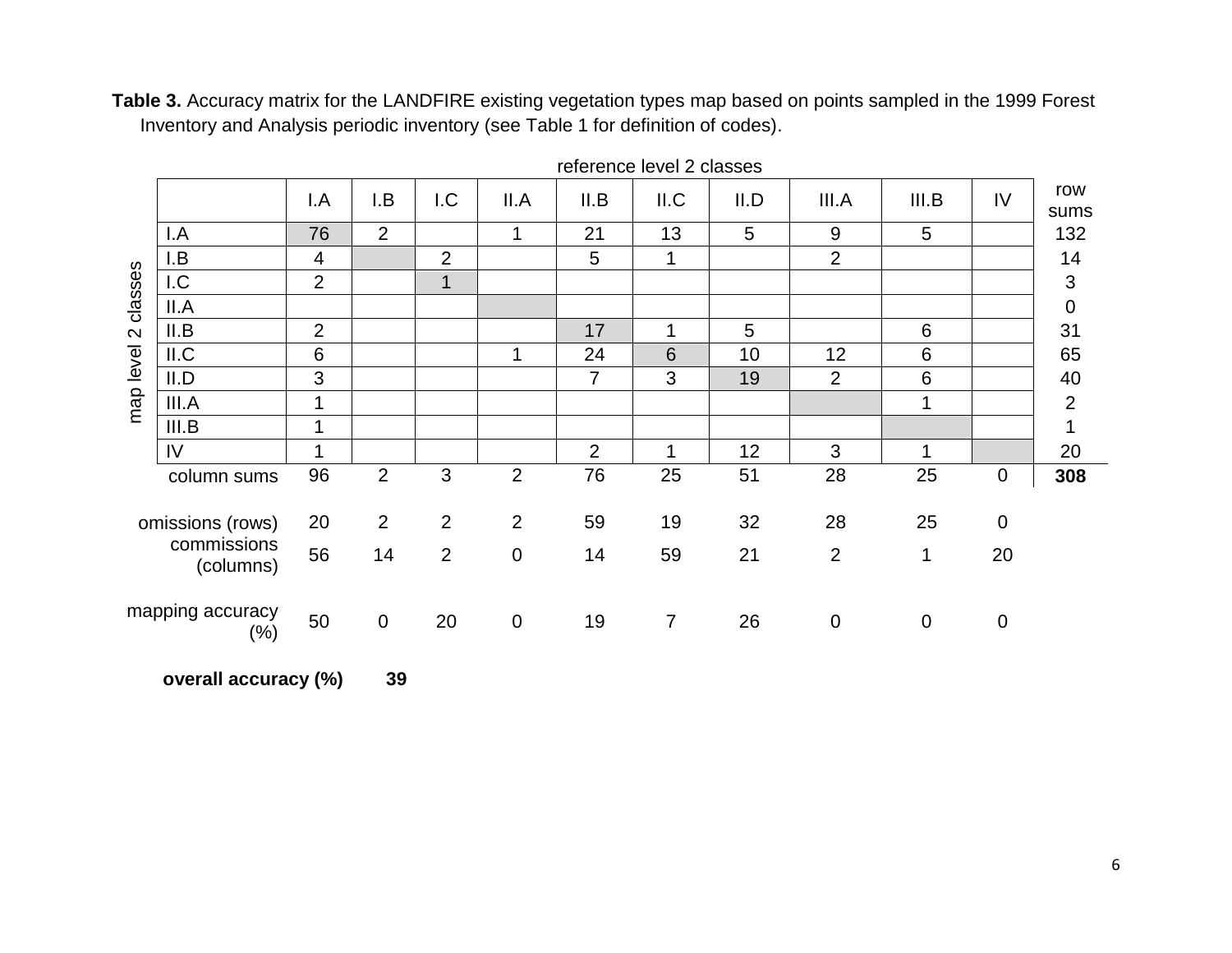**Table 4.** Accuracy matrix for the LANDFIRE existing vegetation types map based plots sampled between 1988 and 1993 that were used in the development of the Chugach National Forest plant community type classification (see Table 1 for definition of codes).

|             |                            | <b>POINT &amp; READY OF A SHOP</b> |                |                  |             |                |                |                |                |                |                  |                |                |
|-------------|----------------------------|------------------------------------|----------------|------------------|-------------|----------------|----------------|----------------|----------------|----------------|------------------|----------------|----------------|
|             |                            | I.A                                | I.B            | 1.C              | II.A        | II.B           | II.C           | II.D           | III.A          | III.B          | III.D            | IV             | row<br>sums    |
|             | I.A                        | 870                                | 48             | 60               |             | 55             | 38             | 57             | 107            | 38             |                  | $\overline{2}$ | 1275           |
|             | I.B                        | 71                                 | 17             | 17               |             | 14             | 8              | 8              | 14             | 8              |                  | 1              | 158            |
|             | 1.C                        | 28                                 | 6              | 14               |             | $\overline{7}$ | $\overline{2}$ | 4              | 5              | $\overline{2}$ |                  |                | 68             |
| classes     | II.A                       | 58                                 | $\mathbf 1$    | $\mathbf 1$      |             | 8              | 6              | $6\phantom{1}$ | 17             | 5              |                  |                | 102            |
|             | II.B                       | 26                                 | 2              | 3                |             | 17             | 3              | 24             | 16             | $\mathfrak{S}$ |                  | 1              | 95             |
| map level 2 | II.C                       | 82                                 | 10             | $6\phantom{1}6$  |             | 17             | 6              | 8              | 32             | 10             | 1                | 2              | 174            |
|             | II.D                       | 46                                 | 5              | 3                |             | 25             | 8              | 31             | 25             | 12             |                  |                | 155            |
|             | III.A                      | 14                                 | $\overline{2}$ | $\overline{2}$   |             | 3              | 2              | $\overline{7}$ | $\overline{4}$ | 1              |                  |                | 35             |
|             | III.B                      | $\overline{2}$                     |                |                  |             |                |                |                |                |                |                  |                | $\overline{2}$ |
|             | III.D                      |                                    |                |                  |             |                |                |                |                |                |                  |                | $\mathbf 0$    |
|             | IV                         | 39                                 | $\overline{7}$ | $\overline{2}$   |             | 17             | $\overline{4}$ | 14             | 20             | 10             |                  |                | 113            |
|             | column sums                | 1236                               | 98             | 108              | $\mathbf 0$ | 163            | 77             | 159            | 240            | 89             | 1                | $\,6\,$        | 2177           |
|             | omissions (rows)           | 366                                | 81             | 94               | $\mathbf 0$ | 146            | 71             | 128            | 236            | 89             | 1                | $6\phantom{1}$ |                |
|             | commissions<br>(columns)   | 405                                | 141            | 54               | 102         | 78             | 168            | 124            | 31             | $\overline{2}$ | $\pmb{0}$        | 113            |                |
|             | mapping accuracy<br>$(\%)$ | 53                                 | $\overline{7}$ | $\boldsymbol{9}$ | $\mathbf 0$ | $\overline{7}$ | $\overline{2}$ | 11             | 1              | $\pmb{0}$      | $\boldsymbol{0}$ | $\mathbf 0$    |                |

reference level 2 classes

**overall accuracy (%) 44**

7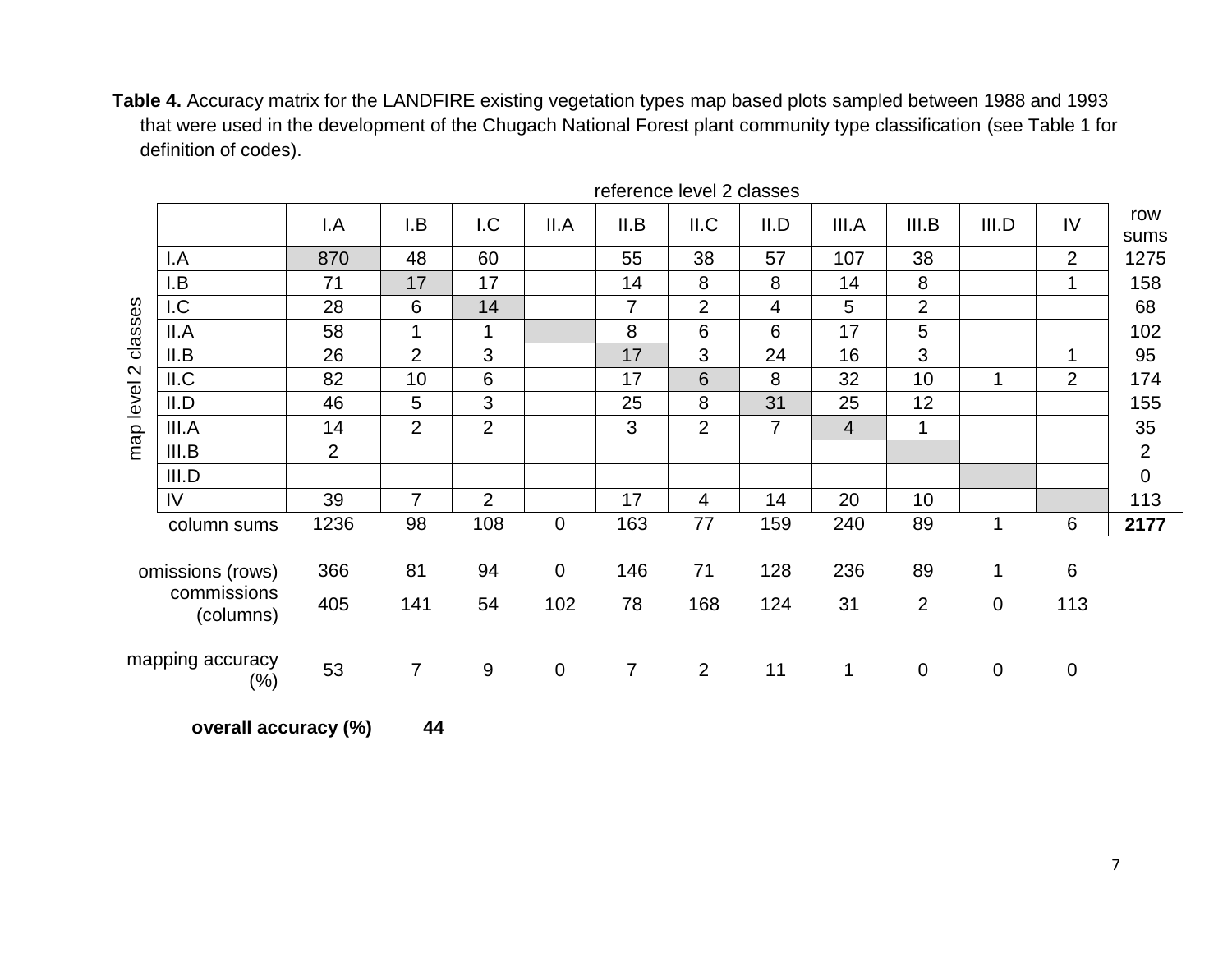**Table 5.** Accuracy matrix for the LANDFIRE existing vegetation types map based on the sites sampled from helicopter or on the ground in 2010 (see Table 1 for definition of codes).

|                   |                            | I.A            | I.B             | 1.C            | II.A             | II.B        | II.C           | II.D             | III.A       | III.B           | III.D          | IV             | row<br>sums      |
|-------------------|----------------------------|----------------|-----------------|----------------|------------------|-------------|----------------|------------------|-------------|-----------------|----------------|----------------|------------------|
|                   | I.A                        | 35             | 16              | 5              |                  | 71          | 53             |                  | 32          | 24              | $\overline{2}$ | 4              | 242              |
|                   | I.B                        | $\overline{4}$ |                 |                |                  | $\bf 8$     | 6              |                  | 3           | 10              | 1              | $\mathbf 1$    | 33               |
|                   | 1.C                        |                |                 |                |                  |             |                |                  |             |                 |                |                | $\boldsymbol{0}$ |
| classes           | II.A                       | $\mathbf 1$    |                 |                |                  | 1           | $\overline{2}$ |                  |             | $\mathbf{1}$    |                |                | 5                |
|                   | II.B                       |                |                 |                |                  | 1           |                |                  |             |                 |                |                | 1                |
| $\mathbf{\Omega}$ | II.C                       | 8              | $5\phantom{.0}$ | 4              |                  | 47          | 32             |                  | 39          | 20              |                | $\overline{2}$ | 157              |
| map level         | II.D                       |                |                 |                |                  | $\mathbf 1$ |                |                  | 1           |                 |                |                | 3                |
|                   | III.A                      |                |                 |                |                  |             |                |                  |             |                 |                |                | $\overline{0}$   |
|                   | III.B                      |                |                 |                |                  |             |                |                  |             |                 |                |                | $\mathbf 0$      |
|                   | III.D                      |                |                 |                |                  |             |                |                  |             |                 |                |                | $\mathbf 0$      |
|                   | IV                         | 1              | 5               |                |                  | 4           |                |                  | 12          | $5\phantom{.0}$ | $\overline{7}$ | 25             | 59               |
|                   | column sums                | 49             | 26              | $9\,$          | $\boldsymbol{0}$ | 133         | 93             | $\boldsymbol{0}$ | 87          | 61              | 10             | 32             | 500              |
|                   | omissions (rows)           | 14             | 26              | 9              | $\mathbf 0$      | 132         | 61             | $\pmb{0}$        | 87          | 61              | 10             | $\overline{7}$ |                  |
|                   | commissions<br>(columns)   | 207            | 33              | $\overline{0}$ | 5                | $\mathbf 0$ | 125            | 3                | $\mathbf 0$ | $\overline{0}$  | $\mathbf 0$    | 34             |                  |
|                   | mapping accuracy<br>$(\%)$ | 14             | $\mathbf 0$     | $\mathbf 0$    | $\pmb{0}$        | 1           | 15             | $\pmb{0}$        | $\mathbf 0$ | $\mathbf 0$     | $\mathbf 0$    | 38             |                  |

reference level 2 classes

**overall accuracy (%) 19**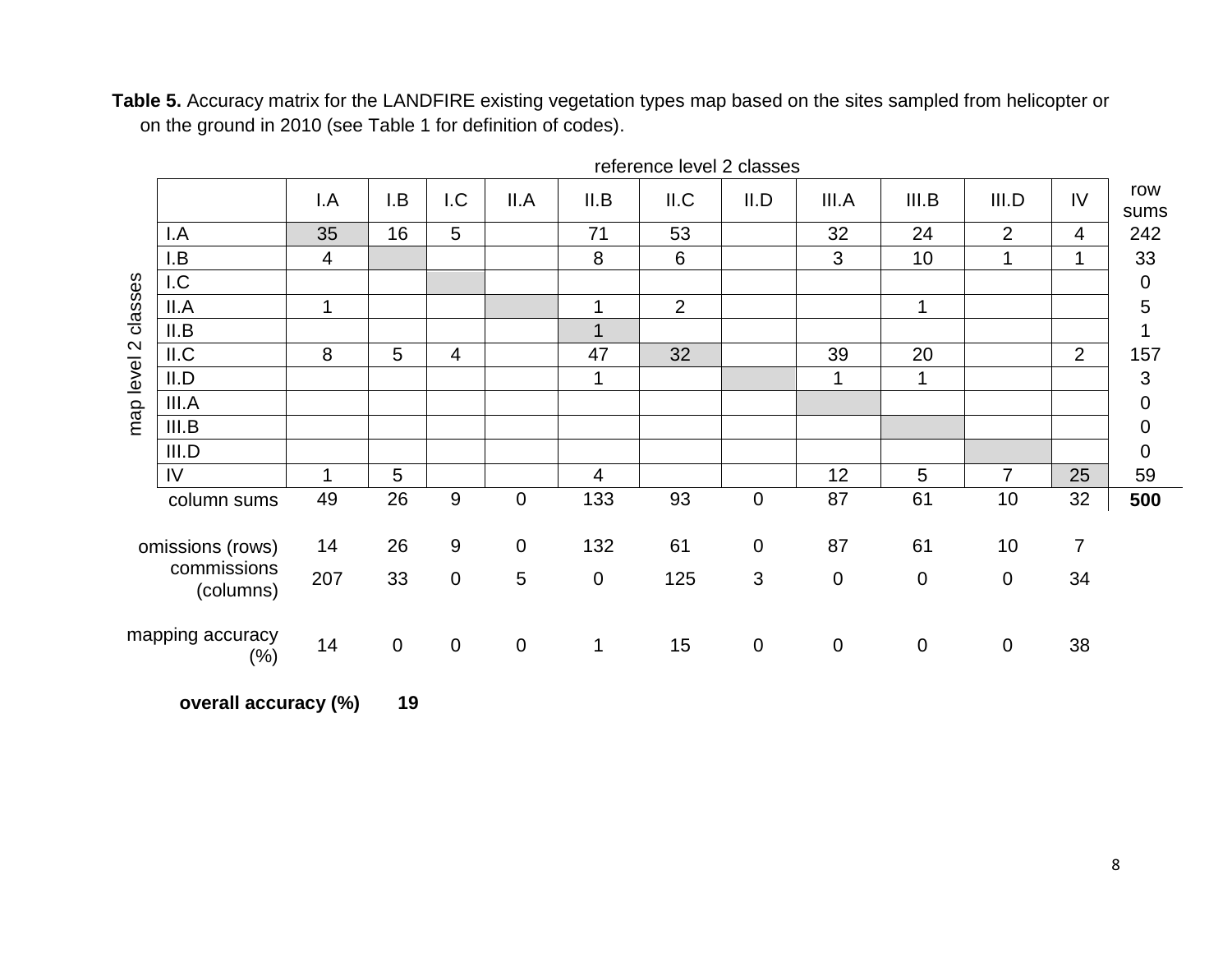

**Figure 1.** LANDFIRE existing vegetation type mapping in southcentral Alaska with the Chugach National Forest boundary shown as the heavy black line.